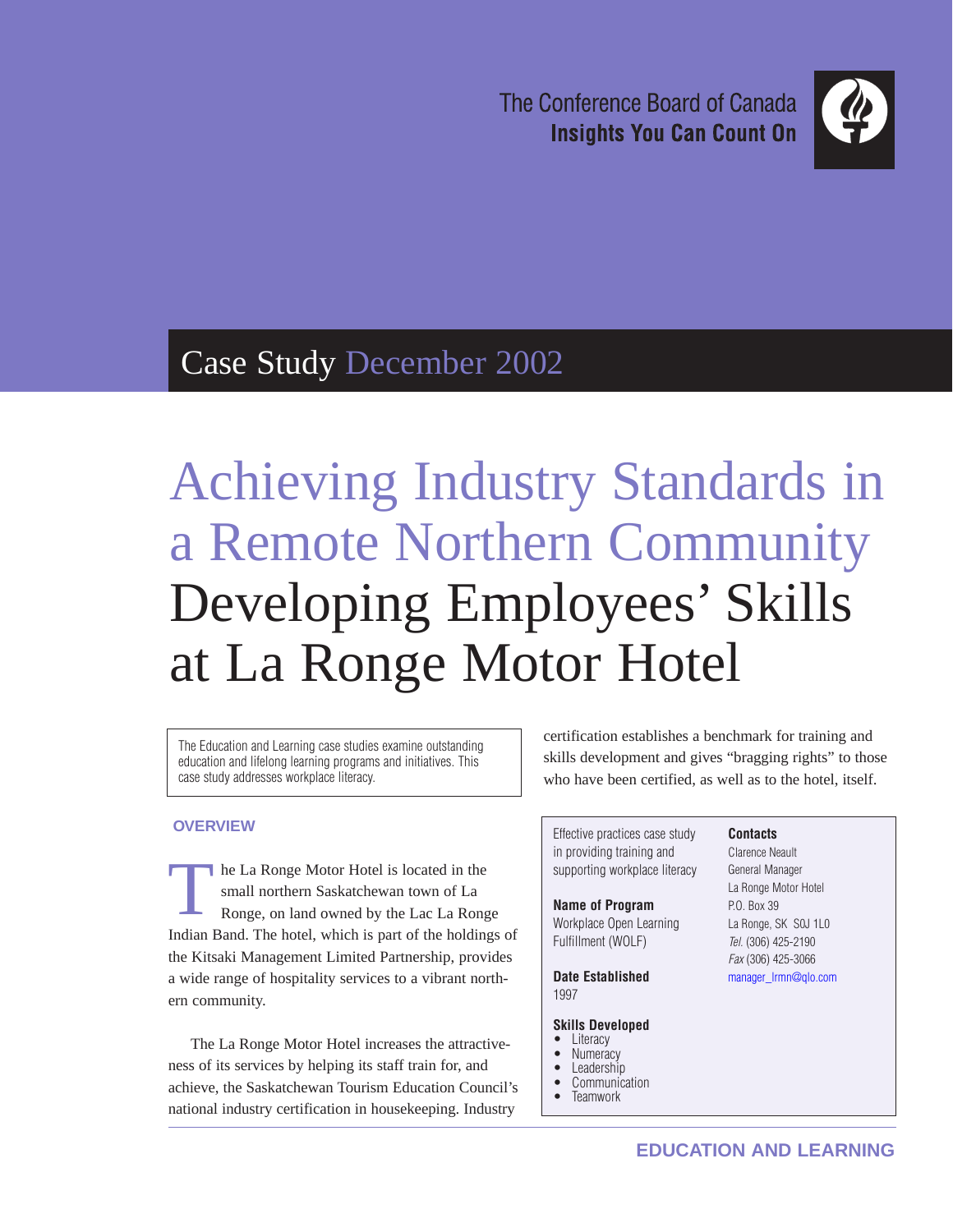Employee certification also enables the hotel to retain its Canada Select two-and-a-half star rating.

#### La Ronge: Where the Road Ends

La Ronge is an important trading and social hub. The town and its environment, which are described by the local people as "downtown northern Saskatchewan," are home to key public services, including the Northern Lights School Division, a hospital, Northlands College, an airport, and various federal and provincial government offices.

La Ronge is a key staging point for expeditions into northern Saskatchewan. All roads end here, in this gateway to the province's 100,000 lakes. From La Ronge, local people and a growing contingent of Canadian and American travellers make their way, via plane and boat, to popular hunting and fishing camps. In La Ronge, German business people make deals to purchase delicacies like wild rice, for export to the European market. The settlement at La Ronge owes its historic trading origins to the once lucrative trade in beaver pelts that fed the European appetite for luxurious hats.

Today, La Ronge retains its inland port flavour, hosting local people and long distance travellers alike, in a familiar, yet urbane, fashion. The La Ronge Motor Hotel is a key player in providing hospitality to this diverse clientele, who come to La Ronge to experience the relaxed environment of the Zoo (a traditional Aboriginal meeting place and thriving entertainment centre), along with the comfort and convenience of a well-appointed hotel.

#### **BUILDING ON LOCAL STRENGTHS**

In what might, to outsiders, appear to be a challenging market, the La Ronge Motor Hotel finds opportunities to leverage the resources of a unique Aboriginal community, to provide a range of services to locals and adventurers alike. The hotel converts the potential challenge posed by a transient population into an opportunity, based on the easy commerce and low resistance to new faces required in a social and trading hub. Locals, Aboriginal travellers, and foreign tourists share the facilities offered by the hotel while they are in La Ronge. The hotel's restaurant serves 200 customers per day, while the hotel provides accommodation for 1,000 overnight stays per month, in 45 rooms.

To some extent, the local workforce is transient, as well. Members of the largely Native workforce continue to participate in their traditional way of life (including hunting and fishing), which sometimes requires them to take informal leaves of absence from their work at the hotel. Often, Aboriginal workers use their work at the La Ronge Motor Hotel as a steppingstone to employment elsewhere. The hotel tends to welcome Aboriginal workers who have relatively low skill levels, and train them. In a "southern"

environment, this situation might be seen as a barrier to retaining talent, and would make employers leery about investing in training and development for transient employees.

But the La Ronge Motor Hotel accepts this reality and turns it to its advantage. Hotel management simply chooses to see it as very probable that, if workers leave for a short time, they will come back. In this way, the hotel takes a "turnstile" approach to developing staff; employees are trained for now—and for later. Over time, the result is that the hotel has developed a broadbased, talent pool of "available" workers. Sometimes, this can have a truly "just-in-time" flavour. When the hotel is short-staffed, the manager can usually find someone nearby who, at some point, was trained, and is now available to help out.

The La Ronge Motor Hotel also operates in a community-minded environment, where the measure of success is not so much individual achievement, as it is balance—meeting the priorities of home, community, and steady work. The hotel turns this virtue to advantage in its training programs for Aboriginal workers. How they do so is the focus of this case study. It is refreshing to see a virtue being leveraged, when it is all too common to achieve results through ambition and competition, which pits one person against another.

Finally, among the Cree of La Ronge, there is a strong oral culture. For some Aboriginal peoples, like the Cree, access to formal education has been limited. The transmission of oral culture requires well developed storytelling skills, which are useful in coaching situations in the hotel. Again, rather than be hamstrung by the relative lack of formal education among employees, the La Ronge Motor Hotel plays to the strengths of its Aboriginal workers, by using the vehicle of oral culture to facilitate workplace training, while fitting training around the traditional way of life and the commitment to family that is so strong in Aboriginal culture. For example, one employee indicated that she would go to school in La Ronge during the summer, when her father came to town to do construction work. At other times of the year, she was with her family at a camp in the bush.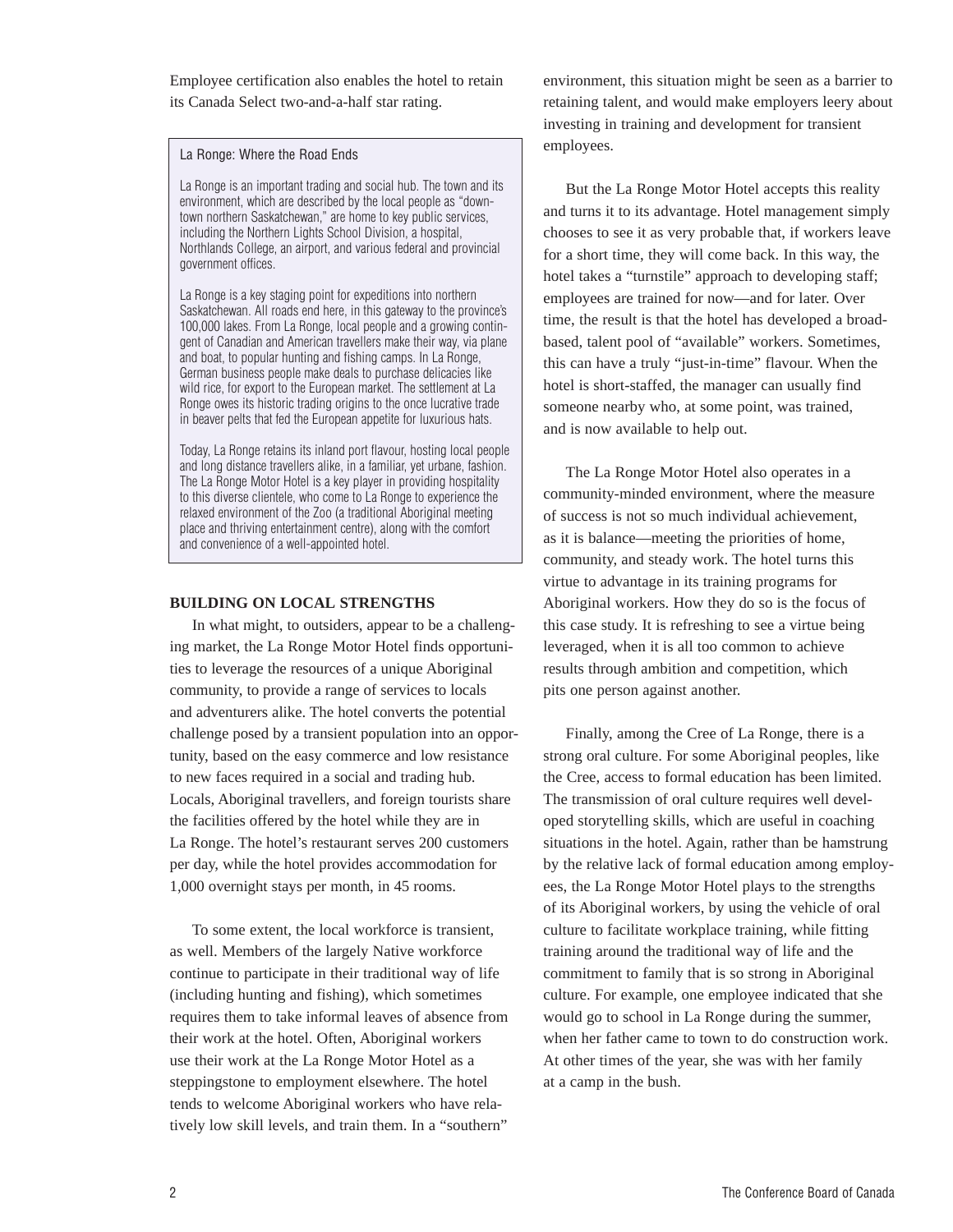# **LEARNING CULTURE AT THE LA RONGE MOTOR HOTEL**

The hallmark of learning at the La Ronge Motor Hotel is that employee development is conceived as a process, not an event. Learning is also embraced as a priority at all levels of the organization, from the Indian band that manages the hotel and other businesses, to the operational management of the hotel, to line managers and individual employees within the hotel. For example, among the band's businesses is a trucking company that trains Aboriginal people to be truck drivers and helps them to become owner-operators of their own rigs. Learning is a daily activity and is supported by senior managers within the Kitsaki Management Limited Partnership, who regard education and skills development to industry standards for Aboriginal peoples, as a top priority.

The hotel's General Manager, Clarence Neault, links the delivery of high-quality services to the ongoing development of staff. Learning is a key responsibility of line managers at the hotel; they are expected to coach employees on hotel policies and quality standards, as they relate to job performance. Finally, individual employees have gone beyond the bare requirement of developing the skills associated with their jobs, to assisting each other with achieving industry certification, in their roles as housekeepers, desk clerks, food servers, and bar staff.

# **FROM WORKPLACE LITERACY TO WORK-PLACE SKILLS TO WORKPLACE CULTURE**

The La Ronge Motor Hotel has made a virtue out of necessity with regard to its workplace literacy and skills development initiatives. Since 1999, the hotel has worked closely with Northlands College to put together a series of effective workplace education programs and to secure funding to get those programs off the ground. This effort has culminated in the Workplace Open Learning Fulfillment (WOLF) program, under which the La Ronge Motor Hotel helps its staff train for, and achieve, industry certification.

In 1996, Northlands College conducted a community-wide needs assessment of basic skills among employees working for La Ronge businesses. The needs assessment generated a lot of data regarding the strengths of local Aboriginal people, as well as the requirements of local employers. One of the findings of that needs assessment, specific to the La Ronge

Motor Hotel, was the need of housekeeping staff to gain more basic academic skills.

Workplace education at the La Ronge Motor Hotel has unfolded in a series of waves. Clarence Neault regards literacy as being important in its own right and also useful as a vehicle for developing workplace skills and workplace culture. In other words, he believes that literacy leads to attitudes and behaviours appropriate to high performance in the workplace. The idea of refreshing and developing literacy and numeracy for Aboriginal employees led to the first wave of workplace education at the hotel. In the second wave, department heads within the hotel were trained. The focus on the third wave of workplace education was to use peer coaching to help housekeeping employees achieve industry certification.

#### **OBJECTIVES**

- To better equip employees to do their jobs
- To enhance workplace performance

#### **TARGET GROUPS**

- Aboriginal workers
- Women

#### **ACTIVITIES**

# **WAVE 1: Building Employees' Literacy and Numeracy Skills**

Workplace education at the La Ronge Motor Hotel started from humble beginnings. In 1997, with the help of funding from the National Literacy Secretariat of Human Resources Development Canada, the La Ronge Motor Hotel created a learning resource room, equipped with a whiteboard, magazine rack, and chairs. Housekeeping staff used the learning resource room as a home base for basic skills training in reading, writing, and numeracy, as they related to tasks expected of them in their jobs at the hotel. The staff needed help to read, understand, and follow written directions, involving standardized vocabulary specific to the hospitality industry. With the help of the resources in the learning room, staff could learn how to complete accurate, written reports, adapt formulae, and measure cleaning solutions in correct proportions.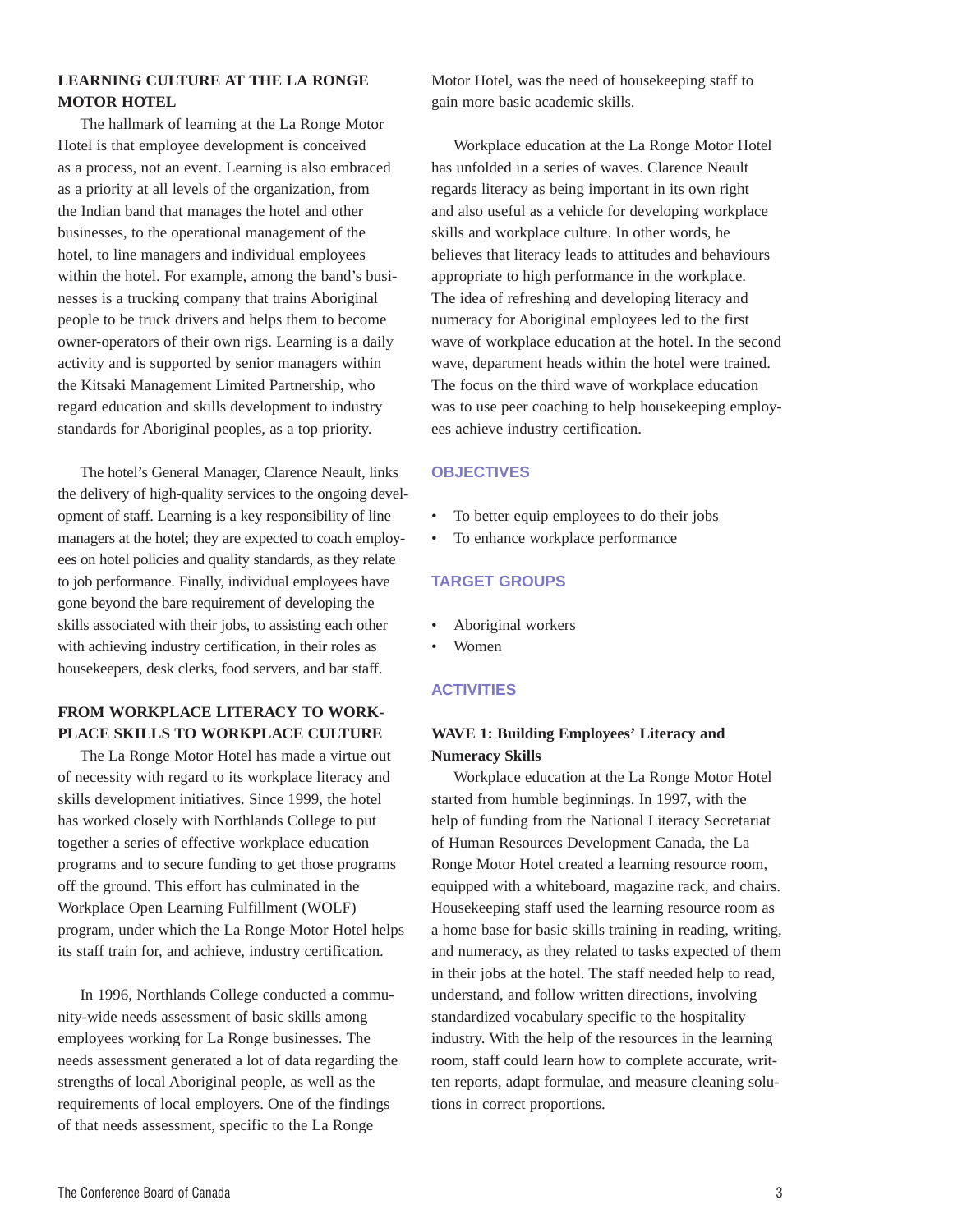To achieve their literacy and numeracy goals during this first wave of activities, cleaning staff met with their tutor in the learning resource room for about an hour, after they had finished their cleaning responsibilities, but while they were still on paid time. Learners signed a contract to progress through a literacy and numeracy workbook—an hour at a time—that had been specifically adapted for them by their tutor. This initial literacy project has been the foundation for all subsequent workplace education at the La Ronge Motor Hotel.

This was a new experience for Aboriginal workers who had not participated in formal education for some time or who had been exposed to formal education only sporadically in their early years at residential schools or during summer visits to La Ronge. Learners' basic skills were informally assessed, using the Test of Workplace Essential Skills (TOWES), developed by Bow Valley College, with support from Human Resources Development Canada. This test had the advantage of engaging learners directly, in relation to their skills, while other tests required learners to apply their skills, using their knowledge of concepts—a method that can be intimidating to some adult learners.

During the assessment process, a number of barriers to learning were identified. These included low levels of academic skills (which tend not to be emphasized as much in an oral culture as they are in a reading and writing culture), uncorrected vision problems (some participants had not renewed prescriptions for corrective lenses because they were not "readers," even though reading labels was part of the job), and other priorities (such as caring for families and curling).

The first wave of workplace education culminated in the production of a basic training video for the La Ronge Motor Hotel. Narrated in Cree, Dené, and English, the video was sponsored, in part, by Industry Canada.

#### **WAVE 2: Training the Trainers**

Early and ongoing literacy training at the La Ronge Motor Hotel prepared the way for a second wave of workplace education, which focused on training supervisors from various departments of the hotel to be workplace instructors or group leaders. This wave saw the head chef, the head waitress, the head bartender, and the head housekeeper trained and certified to industry standards in workplace skills. Northlands

College and the Government of Saskatchewan sponsored this phase. The underlying premise is that, if supervisory staff are properly trained, they can provide coaching for their direct reports.

The Saskatchewan Tourism Education Council (STEC) course required a weekly three-hour commitment for 13 weeks from managers, as well as their cooperation during follow-up activities designed to ensure that the training they received was being put to use in the workplace.

#### **WAVE 3: Peer Training Project**

The third wave of workplace education at the La Ronge Motor Hotel came onstream once supervisory staff had been trained. Peer training in workplace skills was launched with funding from the Saskatchewan Labour Force Development Board (SLFDB), through its Learning at Work project. SLFDB funds paid for the services of a Cree tutor (who had been a housekeeping supervisor at the La Ronge Motor Hotel), as well as for certain classroom materials, including training binders for all participants. The purpose of this phase was to build on the previous literacy and train the trainer initiatives, to help housekeeping staff achieve STEC national industry certification in housekeeping.

During this wave of workplace education, learners' tuition was paid for, but participating employees were not paid to learn. Instead, they studied at times that suited their own schedules and needs. Many employees studied at home and helped each other with assignments over the telephone in the evenings.

As part of this wave of workplace education, employee-learners worked with a tutor from Northlands College on their vocabulary and reading comprehension, calculator math, keyboarding, and Internet surfing skills. Dictionaries and big screen calculators were made available for learners to use and keep. Employees had access to the tutor in the Learning Centre for three hours per day, five days per week, as well as at other times that fit their schedules.

During the Learning at Work project, learners also engaged in role-playing exercises designed to help them make sound judgments on the job. This experience led to the production of a restaurant training video, which is available (at a nominal cost) to other employers who employ Aboriginal workers in the hospitality sector.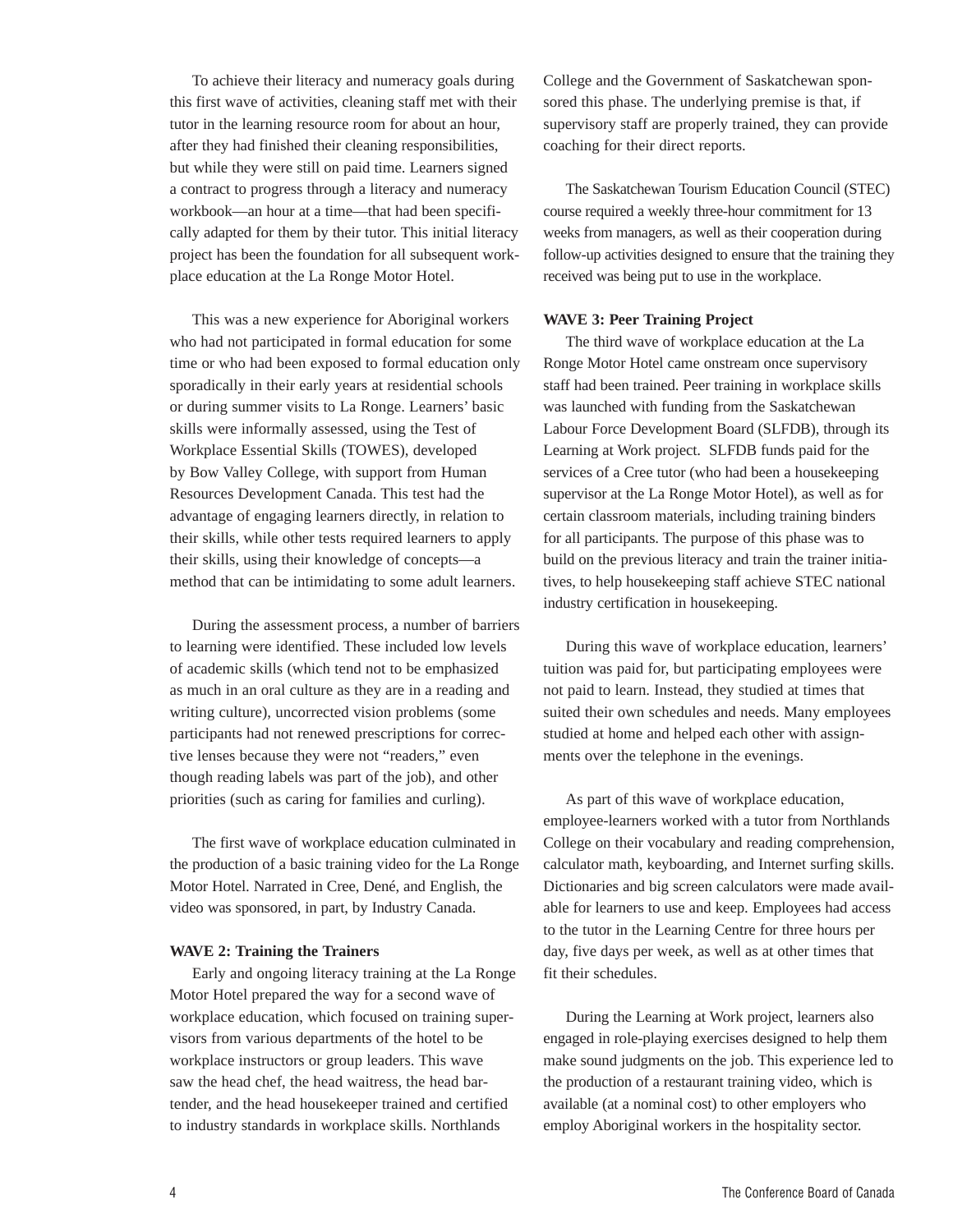When employees completed their training, the La Ronge Motor Hotel contributed \$75 towards the \$275 fee required by STEC for certification.

### **RESOURCES**

#### **From the Employer:**

- Paid employee time (the time between housekeepers completing their duties and the ends of their shifts)
- Contribution toward certification fees for individual employees
- \$5,000 toward the cost of producing a training video

#### **From Government Sources:**

- \$5,000 toward the cost of producing a training video
- Money to pay a tutor
- Money to customize and purchase learning materials

#### **INNOVATIONS**

The most innovative aspect of the La Ronge Motor Hotel's approach to workplace education is the persistence with which the general manager has worked with managers and employees, at every stage, to leverage gains, in order to move forward into the next phase. Literacy prepares the way for workplace skills development, which, in turn, reinforces the kind of workplace culture that is key to business success.

Running a close second to persistence is a commitment to working with the circumstances at hand. The La Ronge Motor Hotel has converted the reality of operating in a small, northern community into opportunities to enhance its business and develop the skills of its employees.

#### **BARRIERS**

#### **Barriers for Management**

- Sustaining workplace education with government program dollars requires employers to constantly write proposals to seek funding for projects that address their employees' needs. This tends to give workplace education a "stop and start" character, as the company awaits the arrival of funds for subsequent program stages.
- For workplace education to be the most effective, line managers must coach their direct reports and

employees must be accountable for applying what they learn. Managers often lack coaching skills and employees frequently are not challenged to transfer their training to day-to-day workplace situations.

#### **Barriers for Learners**

Aboriginal employees have relatively low levels of formal education and have been raised in an oral culture.

- Many have had negative experiences with formal education.
- Most require basic literacy skills training, as a first step toward developing workplace skills.

# **SOLUTIONS/KEYS TO SUCCESS**

#### **Process**

- Making workplace education happen by being creative about the steady pursuit of limited, short-term funding.
- Encouraging employees to take advantage of workplace education.
- Building on successes, and leveraging the results of one project to set the stage for achieving impacts in the next phase.
- Engaging a Cree tutor, who was a former employee of the La Ronge Motor Hotel, to do training.
- Having a mandate from the Lac La Ronge Indian Band to provide training to band members helped to create a climate of acceptance among Aboriginal employees.

#### **Infrastructure**

- Providing a home base, in the form of a learning centre, gave learners somewhere to study.
- Having access to the expertise of a community college helped to customize industry training materials and provide coaching support.

#### **For Management**

- Management was able to create a learning climate and see the benefits of supporting workplace education.
- Line managers were required to combine working with supervision and employee coaching in every eight-hour shift (for example, the bar manager trains other staff in responsible alcohol service).
- Training line managers to be leaders was crucial. Management demanded that they be experts in their departments and be self-supervisors.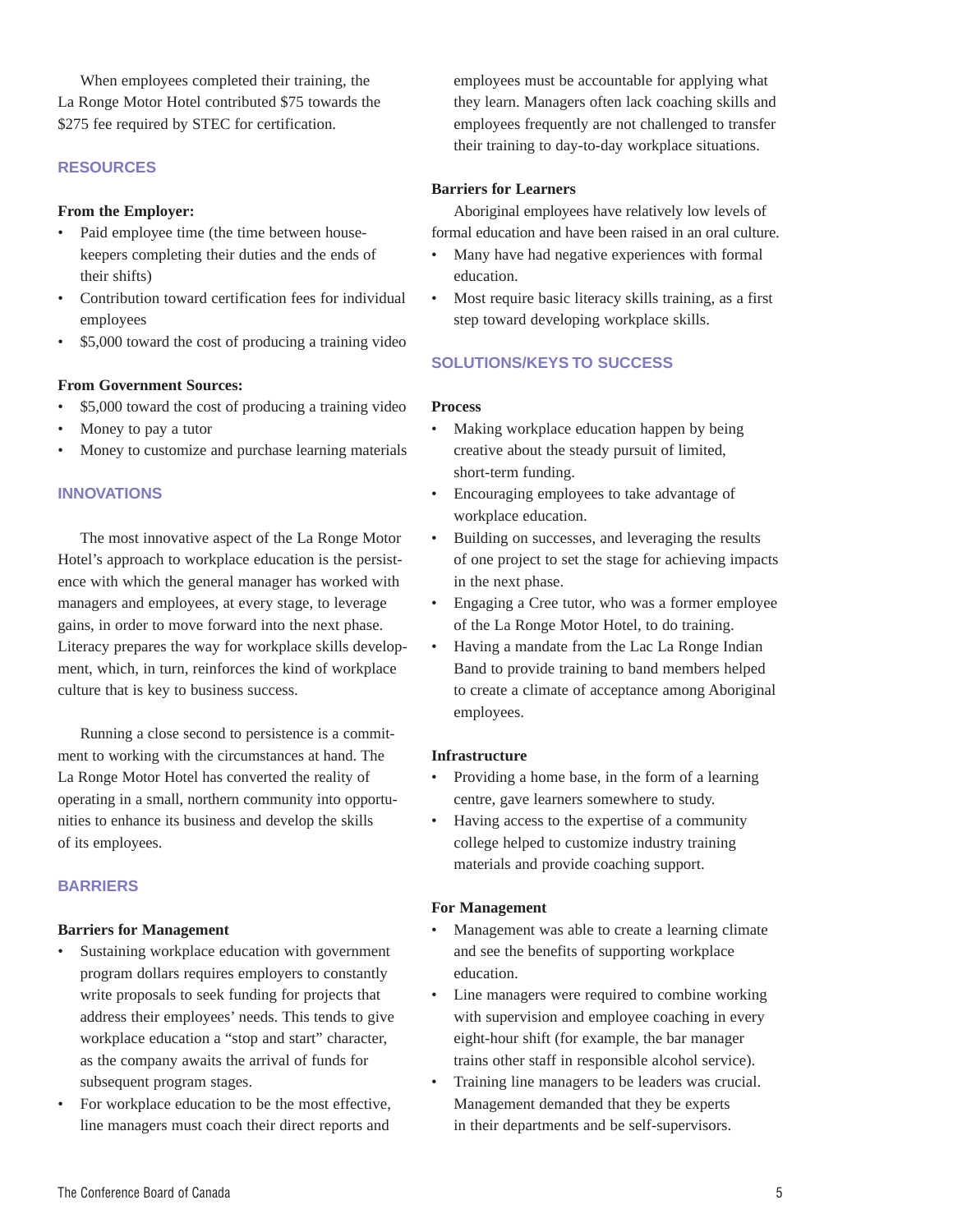That meant that they had to be able to work alone and be trusted to have others work for them, as a form of commitment to the performance of the organization. Department managers are given license to articulate their disagreement with the actions of the general manager, as long as they do not turn their backs on the organization and leave. The general manager regards this selfsupervising quality as crucial to managers' effectiveness in setting an example for direct reports and in making the training "stick."

• Progressively giving employees more responsibilities and allowing them to make mistakes in a controlled environment helps them to improve in safe, non-threatening ways. Workplace education programs delivered by peer tutors who are not "the boss" are part of this approach.

#### **For Employees**

- Having the right incentives to participate in, and succeed at, workplace education creates motivation through acknowledgement. For example, employees are given a pin and a jacket, a certificate, and an awards ceremony, as well as a 50-cent-an-hour raise. Participating employees are adults with family responsibilities, and their efforts need to be rewarded in ways that are meaningful to them.
- Employees are able to work for a first year, to learn by doing, and then reinforce these skills through "book work."

#### **OUTCOMES**

- Staff achieved STEC industry certification for a variety of jobs.
- The hotel has retained Canada Select two-and-ahalf star quality rating.
- Individual cleaning staff, who as a group tend to keep to themselves, have become more outgoing team players and more versatile (for example, they are able to step in and do the work of someone who is off sick).
- Employees have become more professional and more independent. They are more confident about making their own decisions and calculations, and are more articulate about themselves and what they are doing, including their needs on the job.
- Staff support each other in developing workplace skills and achieving certification.

#### **IMPACTS AND BENEFITS**

#### **For the Employer**

- Employee loyalty and retention was enhanced. Housekeeping staff are staying in their jobs at the La Ronge Motor Hotel.
- Employee awareness of the importance of protecting the privacy of guests and the security of their property has increased. For example, they now make sure to lock doors properly and not to disclose the names and room numbers of guests to strangers.
- Employees "notice more" in the course of their work. They start to think about how they would like to find their room by, for example, filling out customer service surveys when they are staying in a hotel themselves. They become more thorough in their jobs by, for example, picking bits of paper up off the floors in the bathrooms, ensuring that everything is "nice and clean," and that nothing is "missing or amiss," which helps everyone.
- The hotel saves on costs. Better training results in increased property life (such as when mattresses are turned over and rotated regularly) and supply conservation (as is the case when cleaning fluids are mixed accurately).
- Management ensures that the quality rating of their establishment stays at the two-and-a-half star level.
- When employees become self-motivated learners and workers, they come to work with a better attitude. STEC standards embody knowledge, skill, and attitudinal components, and require learners to behave according to commonly recognized principles of hospitality.
- Employees become more customer-focused, as a result of learning about customer needs from an independent source (the STEC binder).

#### **For the Employees**

- Employees have what they know and/or, have heard from the "boss," mirrored back to them in a nonthreatening way, by an independent authority.
- They can validate their role and their skills.
- They gain awareness of information that is important in their jobs.
- Their self-confidence increases, and they feel better about themselves.
- Being able to achieve certification helps them to overcome doubts about their competence.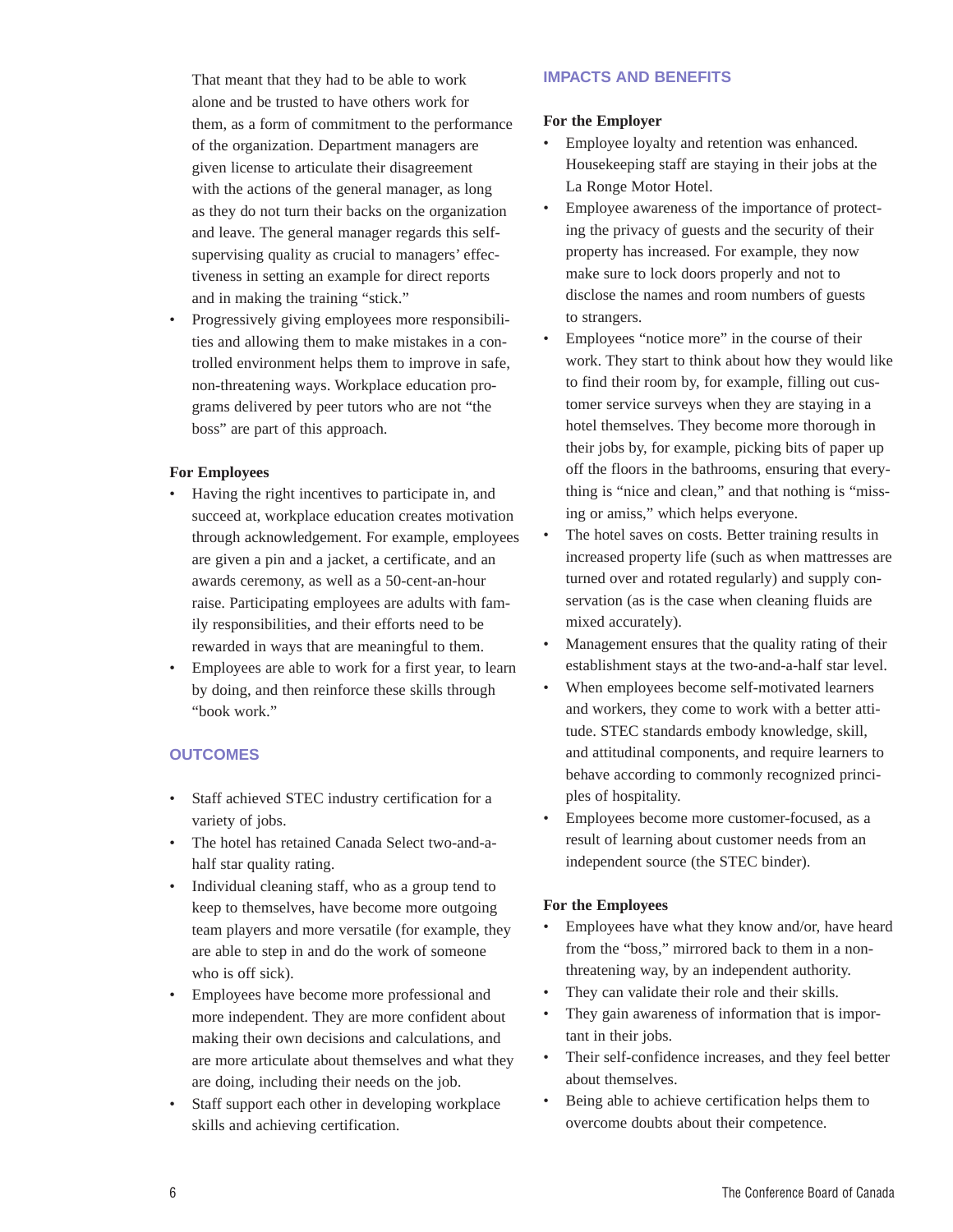- Their communication, problem-solving, and teamwork skills are enhanced.
- They enhance the self-esteem of co-workers who have not yet pursued certification.
- Gaining portable national industry certification is, in most cases, the first qualification for Aboriginal workers.
- They now know that they could work in the "big" city," if they wanted to.
- They get a 50-cent-an-hour raise for getting their industry certification.

## **USE AS A MODEL**

The La Ronge Motor Hotel provides a model for other employers who want to develop the skills of employees who "have heart," but may lack certain academic preparation to advance their education. The most important requirement, for employers who wish to use this example as a model, is to commit to workplace education for the long term. They must be prepared to invest in basic literacy and numeracy, as a vehicle for developing other, more specific, workplace skills and for encouraging the attitudes and behaviour that support a strong, workplace culture.

# Our thanks to the people we interviewed, and others who provided comment, including:

Bebe Ivanochko, Northlands College

Carol Lumb, Saskatchewan Tourism Education Council

Clarence Neault, La Ronge Motor Hotel